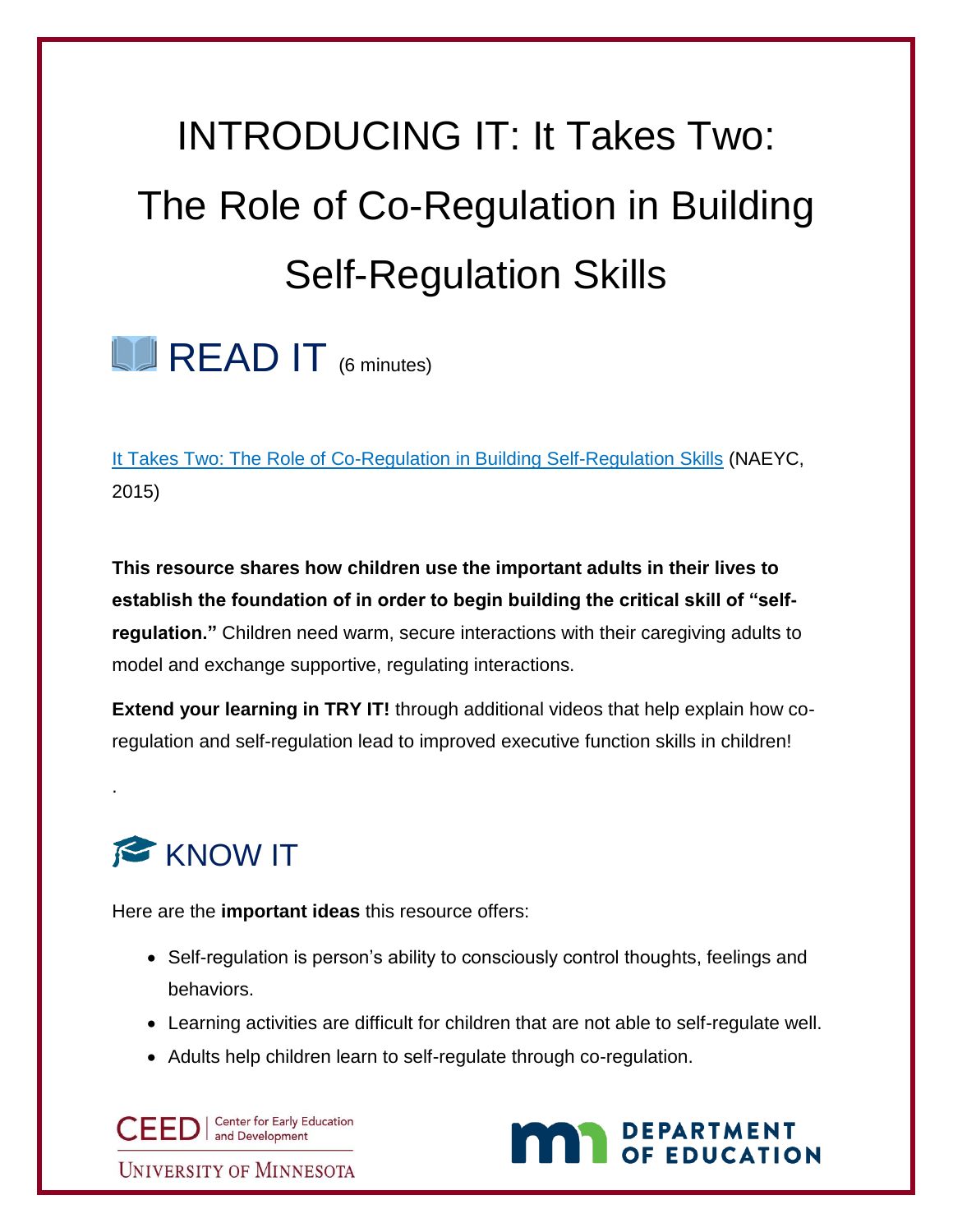- Co-regulation is defined as warm and responsive interactions that provide the support, coaching, and modeling children need to understand, express, and modulate their thoughts, feelings, and behaviors.
- An adult co-regulates a children by being in relationship with the child learning, understanding, and watching for the child's cues, and showing the child consistent, warm and supportive responses.
- When still babies, children can give us cues about their needs, but they have very little ability to self-regulate. They depend on important caregivers to coregulate – it is foundational to their healthy brain development.
- A baby's ability to begin to self-regulate and manage the tasks of self-soothing, waiting, and transitioning between activities begin to emerge in the first year if they are experiencing supportive interactions with primary caregivers.
- Babies that have supportive, nurturing relationships learn that they can trust the adults in their world to care for them. This leads to babies understanding their needs will be met. In turns, babies test different ways to calm themselves. Using a pacifier, sucking a thumb or fingers, and twirling hair are all ways babies begin to self-regulate. They still need a **lot** of help from adults – particularly when they feel stress - but this lessens as children get older.
- Healthy development of self-regulation skills in children are influenced by external and internal factors.
	- o Their environment and responsive caregivers that make a child feel safe, understood, and are consistent in responding to them are external factors.
	- o A child's temperament strongly influences self-regulation skills. This is an internal factor.
- Each child's temperament is different, and so the way we co-regulate a child changes. All children have unique triggers, respond to stress differently, and respond with varying degrees of intensity. Our responses must be based on the individual child.
- The environment we create for children, the responsive relationship we have with them, the feelings of safety and security we offer, and our own example of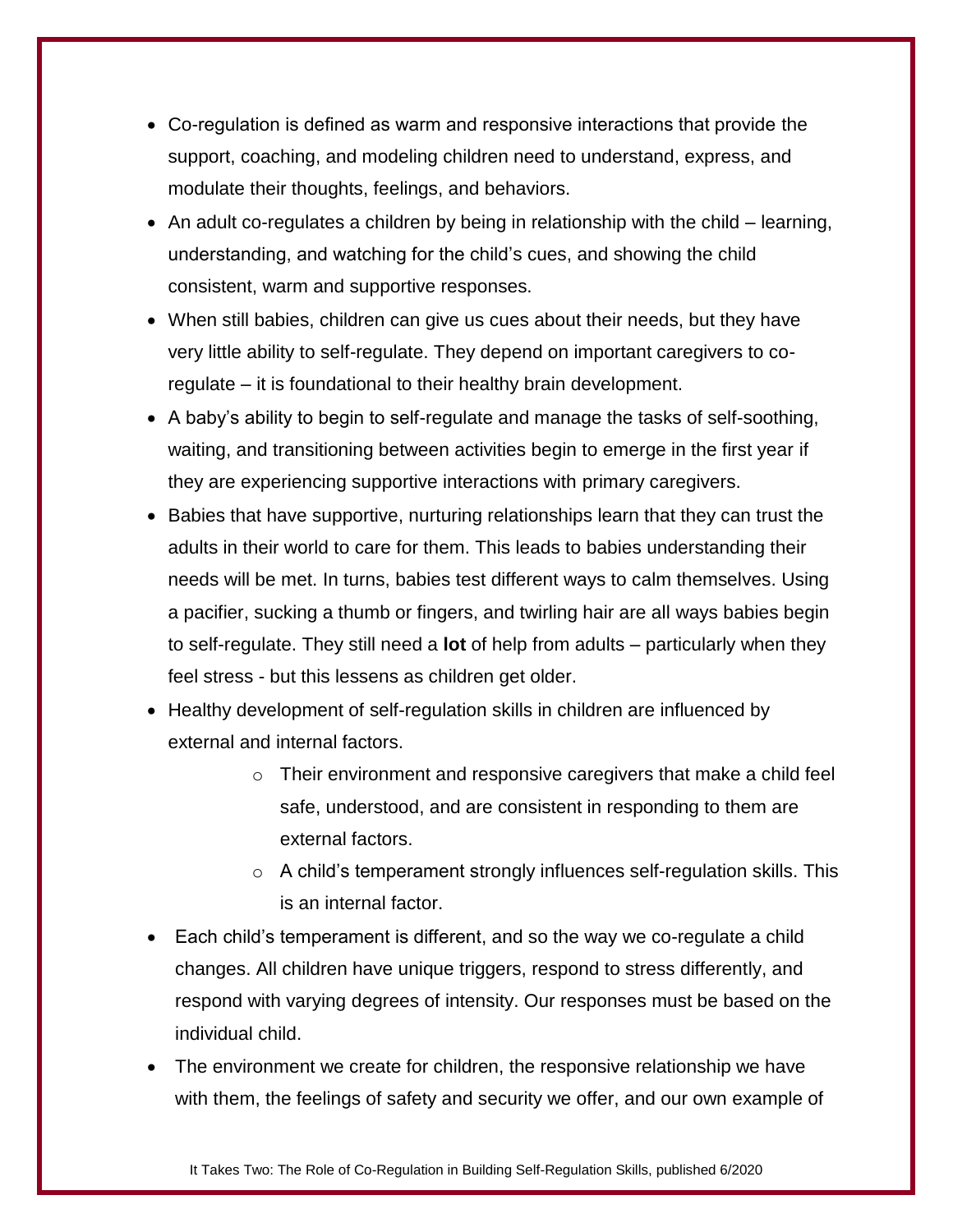self-regulation are the best possible way to help children develop their own selfregulation skills.

Here are some **terms** in the resource that may not be familiar to you:

**Secure base** is the responsive adult that provides care to the child. These adults are the ones to whom a child turns with needs; when feeling unsafe, upset, or anxious; and to whom the child looks for cues.

**Temperament** describes the individual differences in emotion, motor activation and attentional reaction to stimuli. Characteristics of temperament include activity level, distractibility, adaptability, sensitivity, and quality of mood. There are three major types of temperament: easy, slow-to-warm-up, and difficult. Temperament plays a big role in shaping children's outcomes, it influences the way they interact with their environment, and it impacts how adults and other children respond to them.

## <sup>图</sup> RECALL IT

Let's see what you learned from this resource! The answers are provided at the end of the guide.

- 1. **True or false:** Self-regulation is a person's ability to unconsciously control thoughts, feelings and behaviors.
- 2. **True or false:** A child's ability to self-regulate can positively or negatively contribute to how they do in school later in life.
- 3. **True or false:** Babies come into the world ready to show us how they feel, and know how to control those feelings.
- 4. **True or false:** The degree to which a child develops self-regulation skills depends upon his environment, the quality of care he receives, and his own temperament.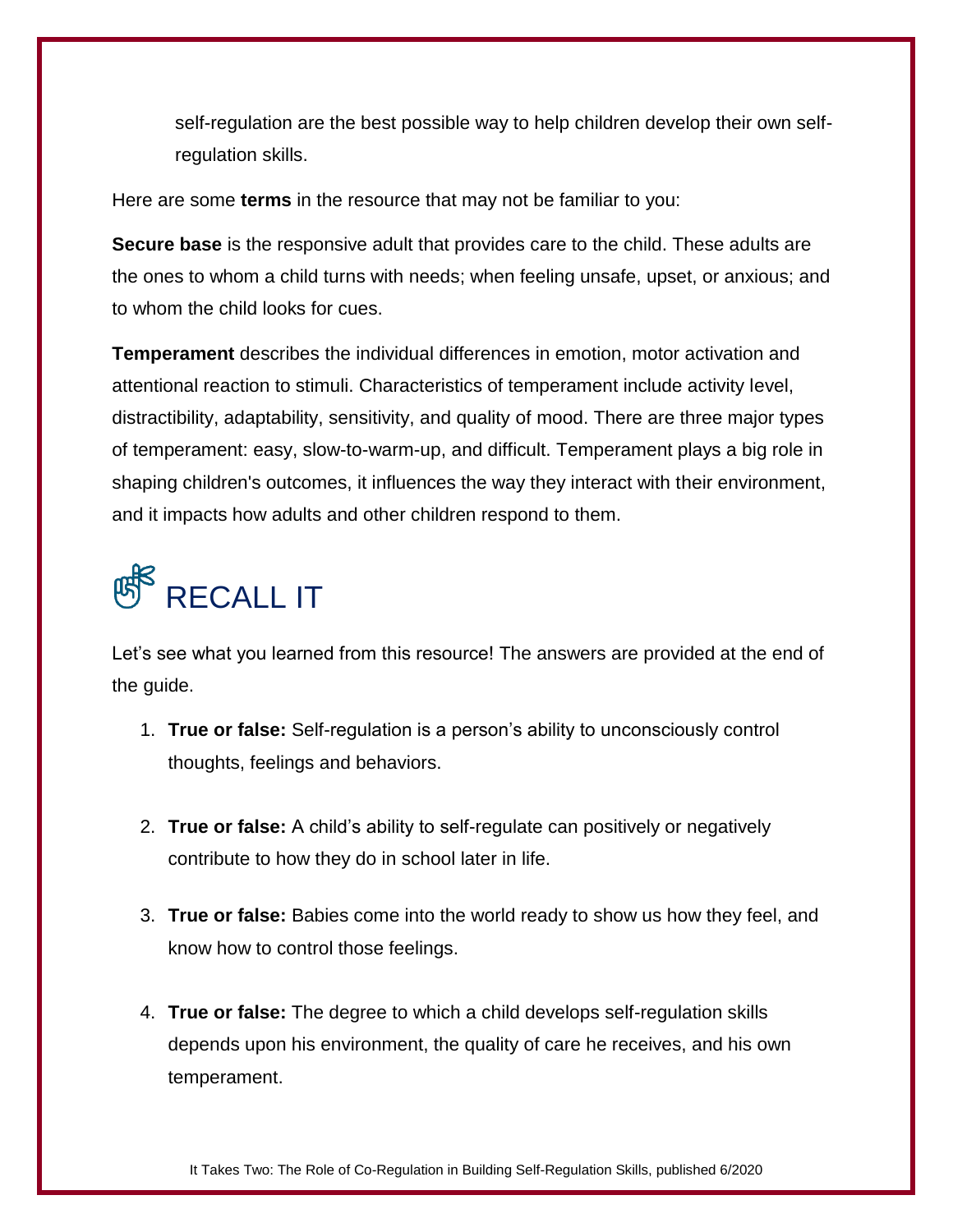

Take a few minutes to consider these questions. If you want to, write your thoughts down.

- 1. Think about the way that temperament influences children's behavior. Now think about two different children in your care and how each of them are learning to self-regulate. How have you co-regulated each of them? What is the same and what is different in your response to each child? Why? Was there anything in this resource that will make you consider changing anything about how you work with individual children? If so, what?
- 2. Think about the way you self-regulate when children in your care show you big behaviors. How important is your ability to self-regulate as you think about providing care? Why? Is there anything you might do differently after reading this resource? If so, what?



Here are some ideas to try:

- Are you interested in how self-regulation impacts school success? Watch the [Executive Function and Self-Regulation](https://developingchild.harvard.edu/science/key-concepts/) video from Harvard's Center on the Developing Child!
- This resource like so many others talks about warm and responsive interactions with children. These responsive interactions are also known as "serve and return." Watch the [5 Steps for Brain Building Serve and Return](https://developingchild.harvard.edu/science/key-concepts/executive-function/) video on serve and return to see what it looks like and how to do it yourself!
- Talk to the parents of the children in your care. Ask them to share what they do to co-regulate their child. Assuming they are using warm and responsive

It Takes Two: The Role of Co-Regulation in Building Self-Regulation Skills, published 6/2020